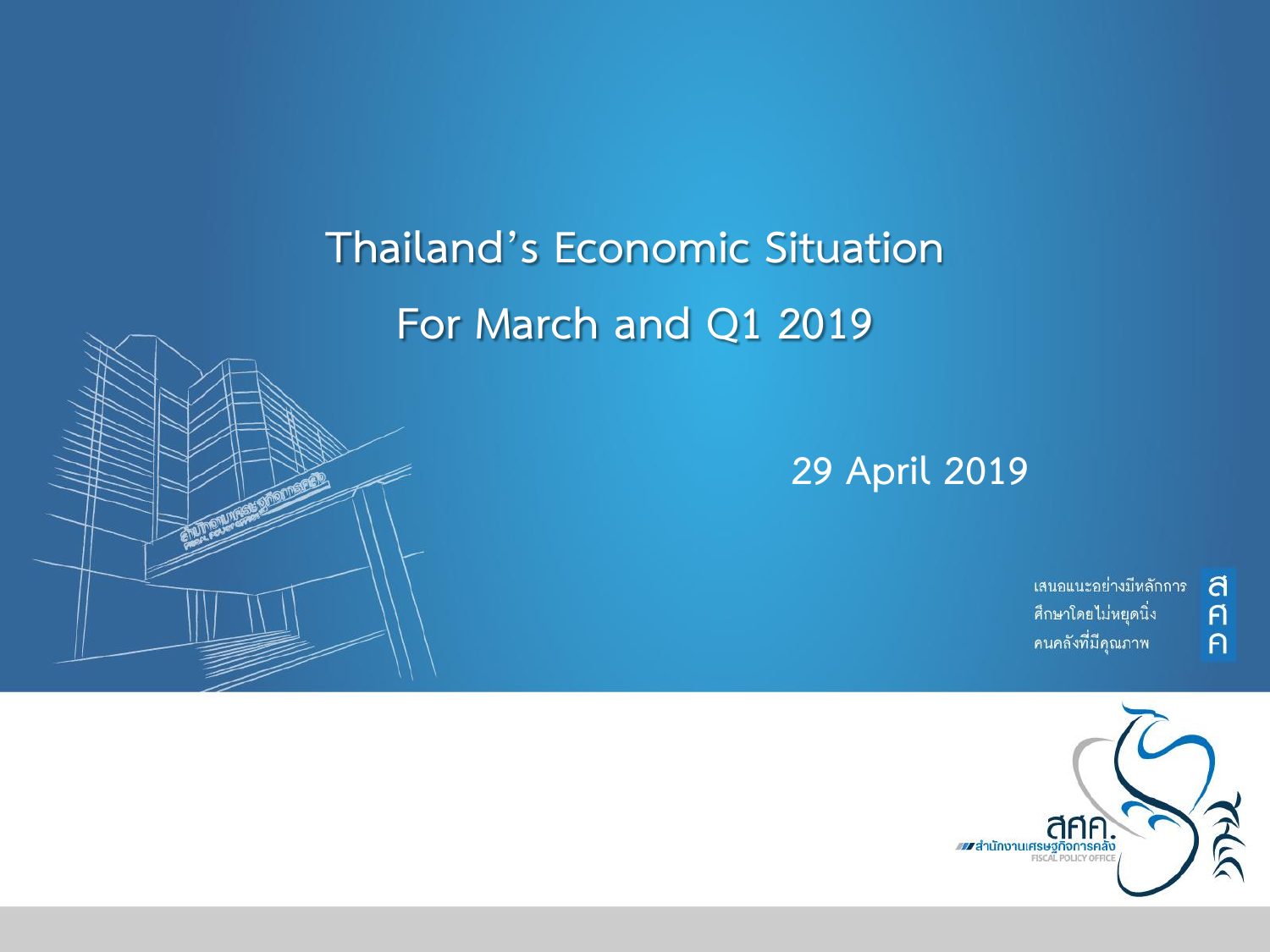**TRAID DES IN THAILAND IS ECONOMIC Indicators : Consumption** 

ิคนคลังที่มีคณภาพ



anf

พิธี สำนักงานเศรษฐก

a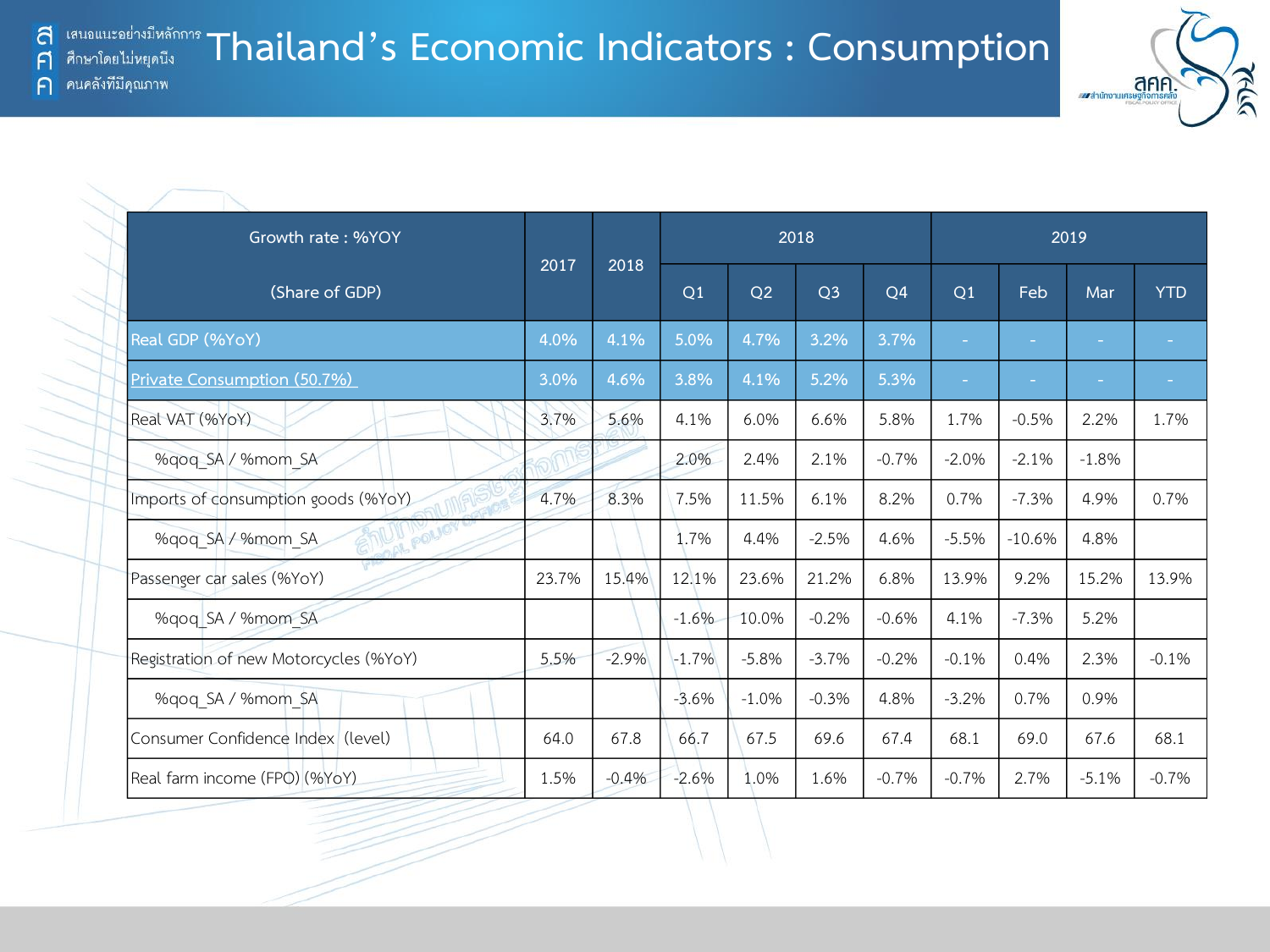## **Thailand's Economic Indicators : Investment**



| Growth rate: %YoY                              |         |       |       |         | 2018           |                | 2019    |          |          |            |  |
|------------------------------------------------|---------|-------|-------|---------|----------------|----------------|---------|----------|----------|------------|--|
| (Share of GDP)                                 | 2017    | 2018  | Q1    | Q2      | Q <sub>3</sub> | Q <sub>4</sub> | Q1      | Feb      | Mar      | <b>YTD</b> |  |
| Private investment (17.8%)                     | 2.9%    | 3.9%  | 3.1%  | 3.1%    | 3.8%           | 5.5%           | $\sim$  | $\sim$   | ٠        |            |  |
| Private investment in equipment (14.3%)        | 3.9%    | 4.2%  | 4.5%  | 4.3%    | 3.4%           | 4.6%           | $\sim$  | $\sim$   | ٠        |            |  |
| Private investment in construction (3.5%)      | $-2.1%$ | 2.9%  | 1.2%  | 2.1%    | 4.6%           | 3.4%           | $\sim$  | $\sim$   | ٠        |            |  |
| Private Investment in Equipment Indicators     |         |       |       |         |                |                |         |          |          |            |  |
| Imports of capital goods (volume) (%YoY)       | 6.3%    | 3.5%  | 9.1%  | 5.6%    | $-0.9%$        | 0.7%           | $-9.5%$ | $-21.7%$ | $-2.8%$  | $-9.5%$    |  |
| %gog SA / %mom SA                              |         |       | 4.5%  | $-1.2%$ | $-2.8%$        | 0.2%           | $-6.1%$ | $-13.3%$ | 14.9%    |            |  |
| <b>15 POLIC</b><br>Commercial car sales (%YoY) | 7.5%    | 22.2% | 13.0% | 28.2%   | 22.8%          | 25.0%          | 9.5%    | 9.0%     | 4.6%     | 9.5%       |  |
| %gog SA / %mom SA                              |         |       | 9.4%  | 12.8%   | 0.8%           | 0.6%           | $-4.2%$ | $-3.3%$  | 0.1%     |            |  |
| Private Investment in Construction Indicators  |         |       |       |         |                |                |         |          |          |            |  |
| Real estate tax collection (%YoY)              | $-0.9%$ | 13.7% | 14.8% | 16.8%   | 14.9%          | 9.4%           | 5.8%    | 7.4%     | $-1.6%$  | 5.8%       |  |
| %qoq SA / %mom SA                              |         |       | 7.3%  | 4.1%    | 4.2%           | $-6.0%$        | 3.7%    | $-4.3%$  | $-7.5%$  |            |  |
| Cement sales (%YoY)                            | 1.3%    | 4.9%  | 1.6%  | 4.0%    | 8.8%           | 5.6%           | $-3.0%$ | $-3.0%$  | $-10.3%$ | $-3.0%$    |  |
| %qoq SA / %mom SA                              |         |       | 1.6%  | $-0.5%$ | 5.7%           | $-1.2%$        | $-6.7%$ | $-8.6\%$ | $-3.7%$  |            |  |
| Construction Materials Index (CMI) (%YoY)      | 1.9%    | 2.6%  | 2.8%  | 3.6%    | 3.2%           | 1.0%           | 0.0%    | $-0.1%$  | 0.3%     | 0.0%       |  |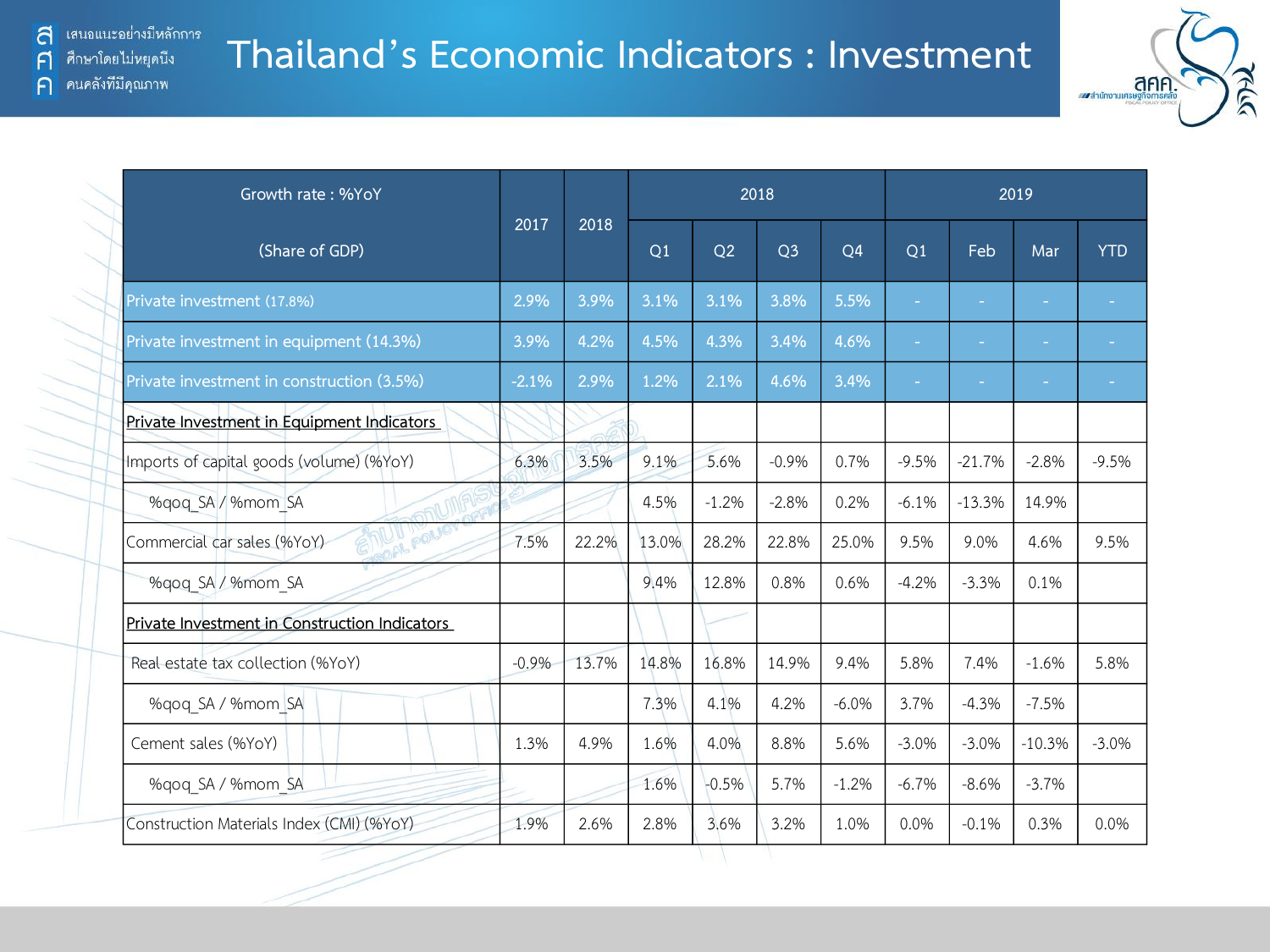F

 $\bigcap$ 

#### **Thailand's Economic Indicators : Fiscal sector** ศึกษาโดยไม่หยุดนีง ิคนคลังที่มีคุณภาพ



|                            |               |               |                    | FY2018             | FY2019             |                    |                                      |       |       |             |  |  |  |  |
|----------------------------|---------------|---------------|--------------------|--------------------|--------------------|--------------------|--------------------------------------|-------|-------|-------------|--|--|--|--|
| Expenditure                | <b>FY2017</b> | <b>FY2018</b> | Q3/<br><b>FY18</b> | Q4/<br><b>FY18</b> | Q1/<br><b>FY19</b> | Q2/<br><b>FY19</b> | <b>Budget</b><br>Framework<br>FY2019 | Feb   | Mar   | <b>FYTD</b> |  |  |  |  |
| 1. Current Year FY2019     | 2,686.6       | 2,792.1       | 695.6              | 625.9              | 893.0              | 669.2              | 3,000.0                              | 182.1 | 200.7 | 1,562.2     |  |  |  |  |
| %YoY                       | 4.2%          | 3.9%          | 11.3%              | 2.8%               | $-0.5%$            | 16.8%              | $-1.6%$                              | 23.8% | 0.9%  | 6.2%        |  |  |  |  |
| Disbursement Rate (%)      | 91.9%         | 91.5%         | 22.8%              | 20.5%              | 29.8%              | 22.3%              |                                      | 6.1%  | 6.7%  | 52.1%       |  |  |  |  |
| 2. Carry Over              | 204.0         | 215.1         | 42.8               | 44.7               | 70.8               | 61.0               | 370.7                                | 18.1  | 24.5  | 131.8       |  |  |  |  |
| 3. Total Expenditures(1+2) | 2,890.5       | 3,007.2       | 738.4              | 670.6              | 963.7              | 730.2              | 3,370.7                              | 200.2 | 225.1 | 1,694.0     |  |  |  |  |
| %YoY                       | 3.0%          | 4.0%          | 13.3%              | 5.9%               | $-0.4%$            | 15.8%              | $-0.1%$                              | 20.6% | 2.3%  | 6.0%        |  |  |  |  |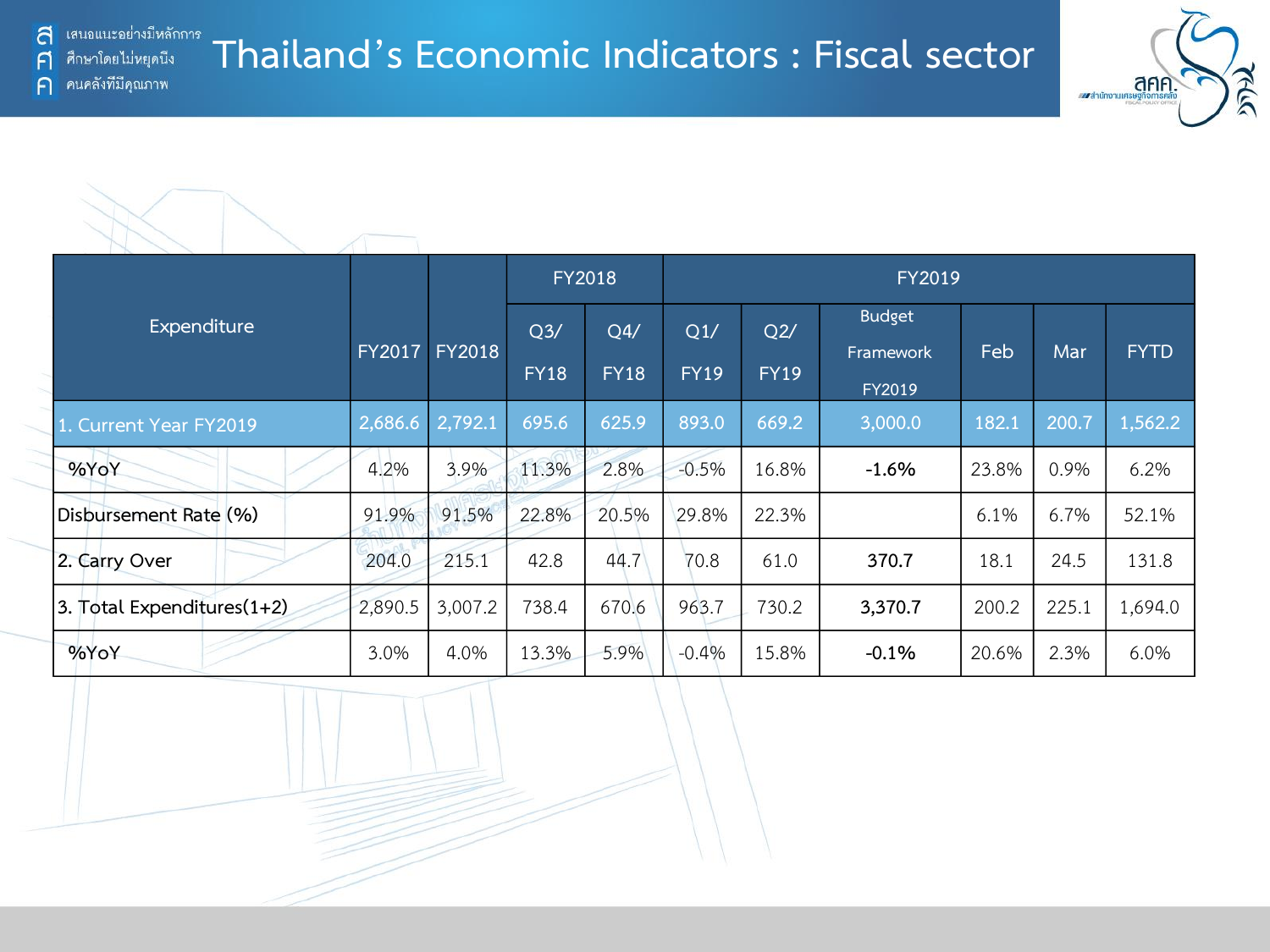F

 $\bigcap$ 



|                                     |               |               |                    | <b>FY2018</b>      | FY2019             |                    |                            |       |       |             |  |  |
|-------------------------------------|---------------|---------------|--------------------|--------------------|--------------------|--------------------|----------------------------|-------|-------|-------------|--|--|
| Expenditure<br>(Unit: Billion Baht) | <b>FY2017</b> | <b>FY2018</b> | Q3/<br><b>FY18</b> | Q4/<br><b>FY18</b> | Q1/<br><b>FY19</b> | Q2/<br><b>FY19</b> | <b>Budget</b><br>Framework | Feb   | Mar   | <b>FYTD</b> |  |  |
| Current Year FY2019                 | 2,686.6       | 2,792.1       | 695.6              | 625.9              | 893.0              | 669.2              | FY2019<br>3,000.0          | 182.1 | 200.7 | 1,562.2     |  |  |
| %YoY                                | 4.2%          | 3.9%          | 11.3%              | 2.8%               | $-0.5%$            | 16.8%              | $-1.6%$                    | 23.8% | 0.9%  | 6.2%        |  |  |
| Disbursement Rate (%)               | 91.9%         | 91.5%         | 22.8%              | 20.5%              | 29.8%              | 22.3%              |                            | 6.1%  | 6.7%  | 52.1%       |  |  |
| <b>Current Expenditure</b>          | 2,305.8       | 2,411.8       | 603.7              | 518.3              | 817.7              | 569.0              | 2,354.1                    | 152.7 | 159.9 | 1,386.7     |  |  |
| %YoY                                | 4.1%          | 4.6%          | 11.5%              | 3.1%               | 0.9%               | 18.8%              | $-6.2%$                    | 28.3% | 0.1%  | 7.5%        |  |  |
| Disbursement Rate (%)               | 98.6%         | 96.1%         | 24.0%              | 20.6%              | 34.7%              | 24.2%              |                            | 6.5%  | 6.8%  | 58.9%       |  |  |
| Capital Expenditure                 | 380.8         | 380.3         | 91.9               | 107.6              | 75.2               | 100.2              | 645.9                      | 29.4  | 40.8  | 175.5       |  |  |
| %YoY                                | 4.4%          | $-0.1%$       | 10.0%              | 1.3%               | $-13.7%$           | 7.0%               | 19.7%                      | 4.7%  | 4.2%  | $-3.0%$     |  |  |
| Disbursement Rate (%)               | 65.3%         | 70.5%         | 17.0%              | 19.9%              | 11.6%              | 15.5%              |                            | 4.5%  | 6.3%  | 27.2%       |  |  |
| 2. Carry Over                       | 204.0         | 215.1         | 42.8               | 44.7               | 70.8               | 61.0               | 370.7                      | 18.1  | 24.5  | 131.8       |  |  |
| Total Expenditures (1+2)            | 2,890.5       | 3,007.2       | 738.4              | 670.6              | 963.7              | 730.2              | 3,370.7                    | 200.2 | 225.1 | 1,694.0     |  |  |
| %YoY                                | 3.0%          | 4.0%          | 13.3%              | 5.9%               | $-0.4%$            | 15.8%              | $-0.1%$                    | 20.6% | 2.3%  | 6.0%        |  |  |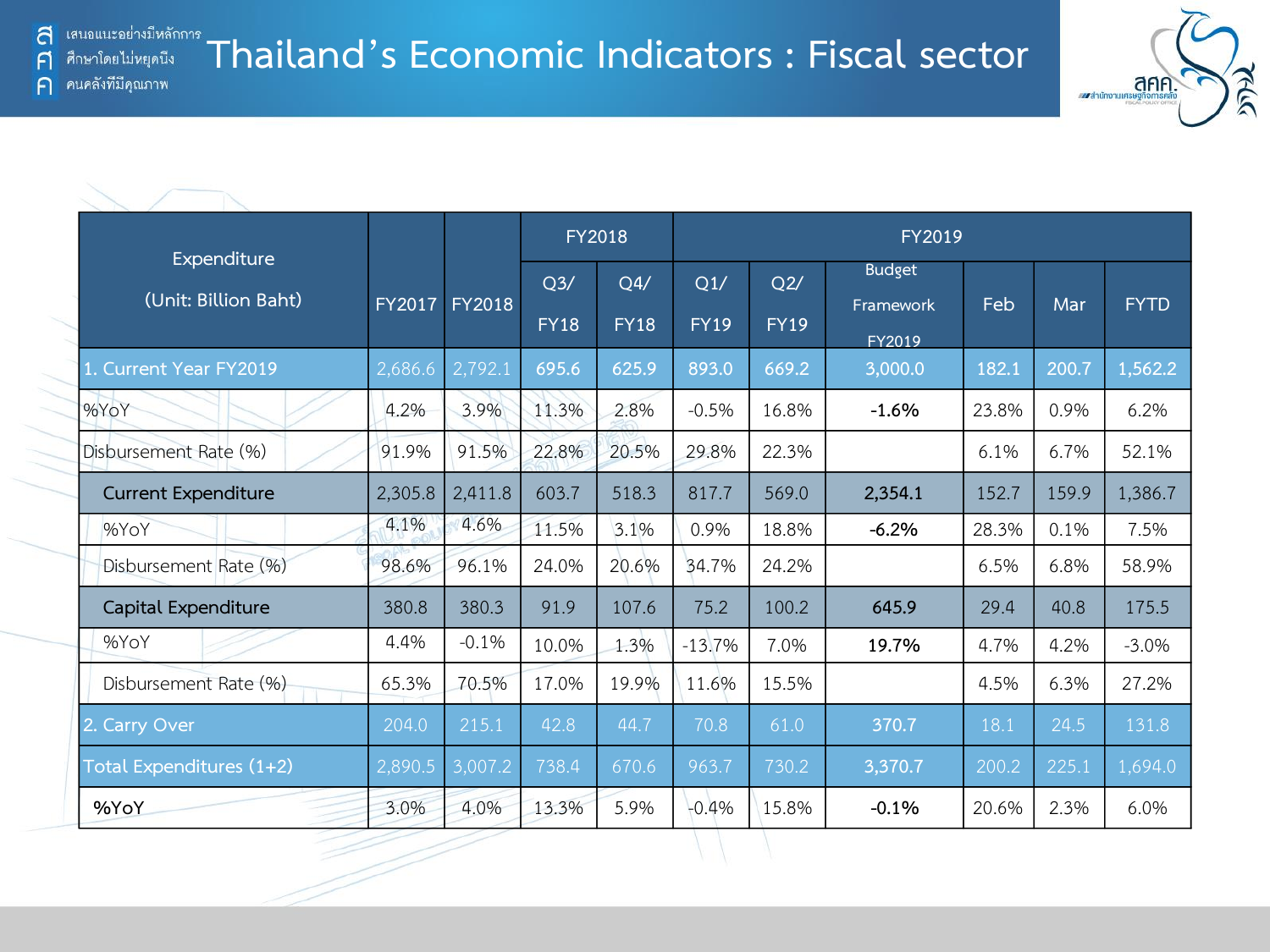$\bigcap$ 

คนคลังที่มีคุณภาพ

## **Thailand's Economic Indicators : Exports**



| Export                                    | <b>Share</b> | 2017    | 2018    |         |         | 2018           |                |          | <b>YTD</b> |          |          |
|-------------------------------------------|--------------|---------|---------|---------|---------|----------------|----------------|----------|------------|----------|----------|
|                                           |              |         |         | Q1      | Q2      | Q <sub>3</sub> | Q <sub>4</sub> | Q1       | <b>Feb</b> | Mar      |          |
| Real Exports of Goods (56.0%)             |              | 4.1%    | 4.1%    | 7.2%    | 9.5%    | $-0.5%$        | 0.8%           |          |            |          |          |
| Value \$ term (Custom Dep.) %YoY          |              | 9.9%    | 6.7%    | 11.7%   | 10.9%   | 3.0%           | 2.0%           | $-1.6%$  | 5.9%       | $-4.9%$  | $-1.6%$  |
| Price \$ term (Ministry of Commerce) %YoY |              | 3.6%    | 3.4%    | 4.7%    | 4.7%    | 4.5%           | 3.0%           | 1.6%     | 0.4%       | 0.5%     | 0.4%     |
| Volume \$ term (MOF) %YoY                 |              | 6.0%    | 3.2%    | 6.7%    | 6.7%    | 6.1%           | 0.0%           | 0.4%     | 5.5%       | $-5.4%$  | $-2.0%$  |
| Real Exports of Major Goods               |              |         |         |         |         |                |                |          |            |          |          |
| Electronic Goods %YoY                     | 15.2%        | 13.6%   | 4.4%    | 16.5%   | 10.1%   | 1.8%           | $-7.8%$        | $-12.3%$ | $-10.2%$   | $-17.1%$ | $-12.3%$ |
| Volume \$ term %YoY                       |              | 13.7%   | 1.7%    | 14.0%   | 14.0%   | 6.7%           | $-1.1%$        | $-10.0%$ | $-11.3%$   | $-18.2%$ | $-13.4%$ |
| Vehicle %YoY                              | 14.9%        | 5.5%    | 10.0%   | 20.3%   | 20.3%   | 16.3%          | 8.8%           | $-3.4%$  | $-15.2%$   | 5.2%     | $-6.6%$  |
| Volume \$ term %YoY                       |              | 4.6%    | 8.8%    | 18.5%   | 18.5%   | 14.5%          | 7.4%           | $-3.6%$  | $-15.2%$   | 5.2%     | $-6.7%$  |
| Electrical Appliance %YoY                 | 9.6%         | 6.3%    | 3.4%    | 4.6%    | 4.6%    | 3.8%           | 4.1%           | 1.2%     | 1.5%       | $-0.2%$  | 1.2%     |
| Volume \$ term %YoY                       |              | 4.0%    | 0.8%    | $-0.3%$ | $-0.3%$ | 0.4%           | 2.5%           | 0.6%     | 1.4%       | $-0.2%$  | 1.2%     |
| Agriculture %YoY                          | 9.2%         | 17.8%   | 0.9%    | 0.4%    | 0.4%    | 6.2%           | 1.3%           | $-4.0%$  | $-5.6%$    | 5.6%     | $-0.6%$  |
| Volume \$ term %YoY                       |              | 7.3%    | $-5.1%$ | $-9.5%$ | $-9.5%$ | $-2.4%$        | $-2.4%$        | $-5.9%$  | $-6.5%$    | 4.3%     | $-1.8%$  |
| Agro-Industry %YoY                        | 7.1%         | $-0.8%$ | 4.8%    | 7.6%    | 7.6%    | 6.2%           | 3.7%           | 2.0%     | 5.5%       | 0.3%     | 0.4%     |
| Volume \$ term %YoY                       |              | $-8.2%$ | 4.6%    | 3.1%    | 3.1%    | 5.3%           | 5.6%           | 4.4%     | 6.7%       | 1.6%     | 1.6%     |
| Mineral and Fuel %YoY                     | 4.4%         | 29.3%   | 28.2%   | 38.3%   | 38.3%   | 29.7%          | 29.8%          | 18.4%    | $-1.3%$    | $-13.8%$ | $-9.6%$  |
| Volume \$ term %YoY                       |              | 5.6%    | 5.4%    | 17.1%   | 17.1%   | 8.3%           | $-2.1%$        | 1.2%     | $-2.8%$    | $-19.3%$ | $-10.5%$ |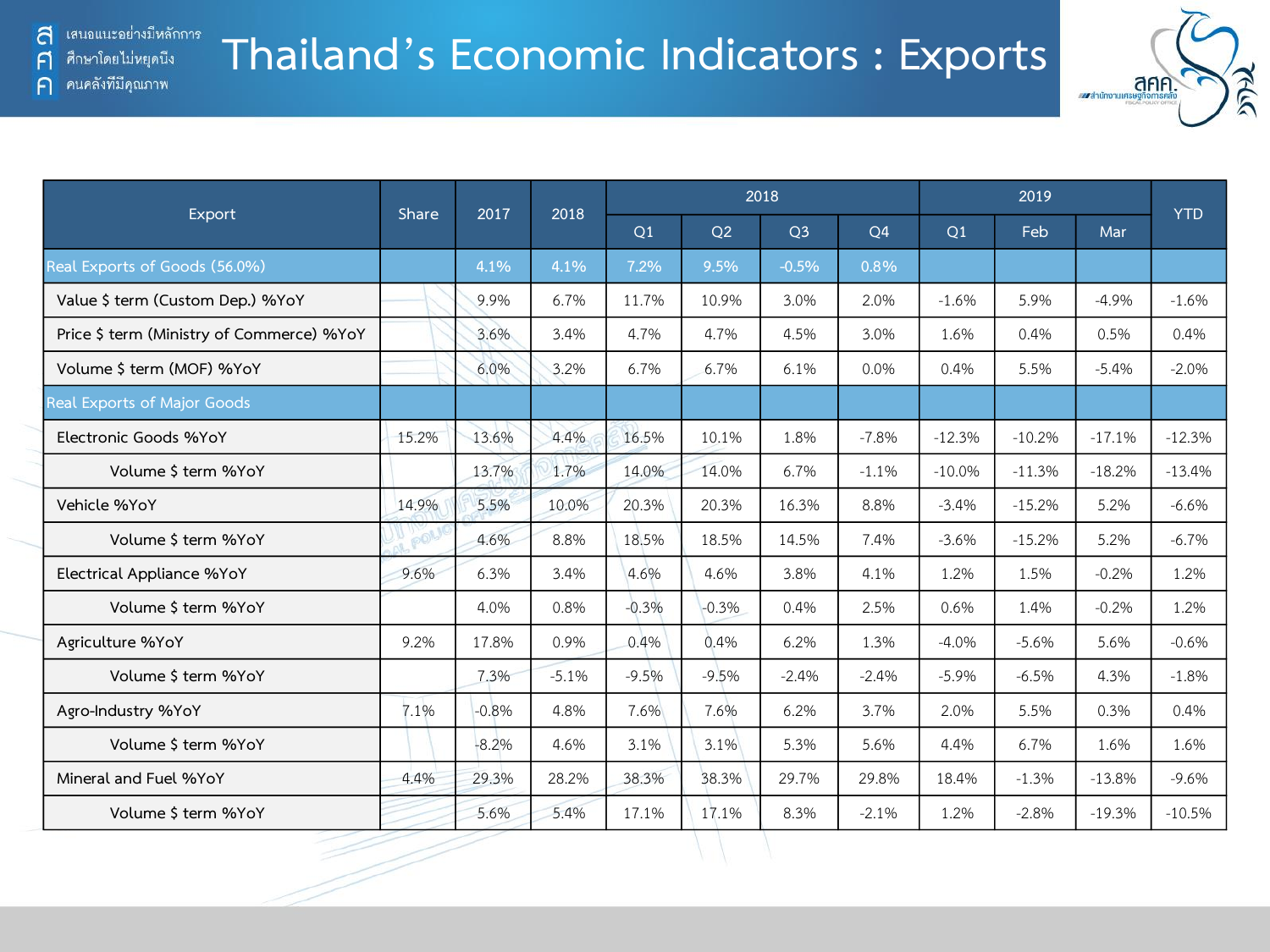ิคนคลังที่มีคุณภาพ  $\bigcap$ 

# **Exports by Destination**



|                     | Share  | 2017    | 2018    |       |          | 2018           |                | 2019     |          |          |            |  |
|---------------------|--------|---------|---------|-------|----------|----------------|----------------|----------|----------|----------|------------|--|
| Export              |        |         |         | Q1    | Q2       | Q <sub>3</sub> | Q <sub>4</sub> | Q1       | Feb      | Mar      | <b>YTD</b> |  |
| <b>Total Export</b> | 100.0% | 9.9%    | 6.7%    | 11.7% | 10.9%    | 3.0%           | 2.0%           | $-1.6%$  | 5.9%     | $-4.9%$  | $-1.6%$    |  |
| China               | 12.0%  | 24.0%   | 2.3%    | 2.6%  | 15.8%    | $-2.8%$        | $-4.6%$        | $-9.2%$  | $-1.5%$  | $-9.0%$  | $-9.2%$    |  |
| U.S.A               | 11.1%  | 8.5%    | 5.4%    | 9.1%  | 6.7%     | 0.0%           | 6.7%           | 32.2%    | 97.3%    | $-1.4%$  | 32.2%      |  |
| Japan               | 9.9%   | 7.7%    | 13.0%   | 24.7% | 11.3%    | 8.7%           | 8.4%           | $-1.6%$  | $-11.4%$ | 7.4%     | $-1.6%$    |  |
| EU                  | 9.0%   | 8.1%    | 5.0%    | 10.6% | 11.2%    | 2.5%           | $-3.7%$        | $-6.5%$  | $-12.2%$ | $-2.6%$  | $-6.5%$    |  |
| Australia           | 5.1%   | 3.5%    | 2.9%    | 13.8% | 10.3%    | $-3.3%$        | $-7.2%$        | $-11.6%$ | $-12.7%$ | $-15.0%$ | $-11.6%$   |  |
| Vietnam             | 5.1%   | 22.9%   | 11.8%   | 18.5% | 6.7%     | 13.1%          | 10.1%          | 6.0%     | 21.1%    | 8.4%     | 6.0%       |  |
| Hong Kong           | 5.0%   | 7.2%    | 1.8%    | 1.4%  | 9.5%     | 2.7%           | $-6.2%$        | $-13.6%$ | $-12.0%$ | $-14.2%$ | $-13.6%$   |  |
| Malaysia            | 4.6%   | 7.4%    | 12.4%   | 15.4% | 12.1%    | 19.3%          | 3.5%           | $-3.2%$  | $-0.2%$  | $-6.6%$  | $-3.2%$    |  |
| Indonesia           | 4.0%   | 8.2%    | 13.9%   | 20.1% | 9.7%     | 17.5%          | 8.7%           | $-8.9%$  | $-9.8%$  | $-11.4%$ | $-8.9%$    |  |
| Singapore           | 3.7%   | 0.8%    | 13.6%   | 12.3% | $-7.6%$  | 24.9%          | 29.2%          | $-10.9%$ | 42.9%    | $-34.4%$ | $-10.9%$   |  |
| Middle East         | 3.4%   | $-1.8%$ | $-5.0%$ | 10.8% | $-10.3%$ | $-5.4%$        | $-13.7%$       | $-7.0%$  | $-14.3%$ | 0.4%     | $-7.0%$    |  |
| Philippines         | 3.1%   | 8.6%    | 13.7%   | 14.0% | 23.2%    | 23.3%          | $-3.2%$        | $-7.7%$  | $-11.6%$ | $-5.9%$  | $-7.7%$    |  |
| Africa              | 3.0%   | 10.9%   | 9.7%    | 20.7% | 20.1%    | 4.1%           | $-2.9%$        | $-4.1%$  | $-4.2%$  | $-3.6%$  | $-4.1%$    |  |
| India               | 3.0%   | 25.7%   | 17.3%   | 31.7% | 27.3%    | 13.8%          | $-0.2%$        | 2.1%     | $-6.1%$  | 9.1%     | 2.1%       |  |
| South Korea         | 1.9%   | 14.4%   | 4.9%    | 5.3%  | 11.1%    | 2.1%           | 0.8%           | $-5.3%$  | $-3.3%$  | $-13.1%$ | $-5.3%$    |  |
| Taiwan              | 1.6%   | 19.0%   | $-1.3%$ | 11.4% | 1.5%     | $-11.2%$       | $-5.5%$        | $-14.4%$ | $-12.9%$ | $-14.8%$ | $-14.4%$   |  |
| PS. ASEAN-9         | 27.1%  | 8.9%    | 14.7%   | 14.8% | 12.8%    | 22.3%          | 9.4%           | $-4.3%$  | 1.4%     | $-9.0%$  | $-4.3%$    |  |
| PS. ASEAN-5         | 15.5%  | 6.1%    | 13.4%   | 15.7% | 8.2%     | 21.0%          | 9.0%           | $-7.5%$  | 2.8%     | $-15.6%$ | $-7.5%$    |  |
| PS. Indochina-4     | 11.6%  | 12.9%   | 16.6%   | 13.6% | 19.8%    | 24.2%          | 9.9%           | 0.2%     | $-0.4%$  | 0.3%     | 0.2%       |  |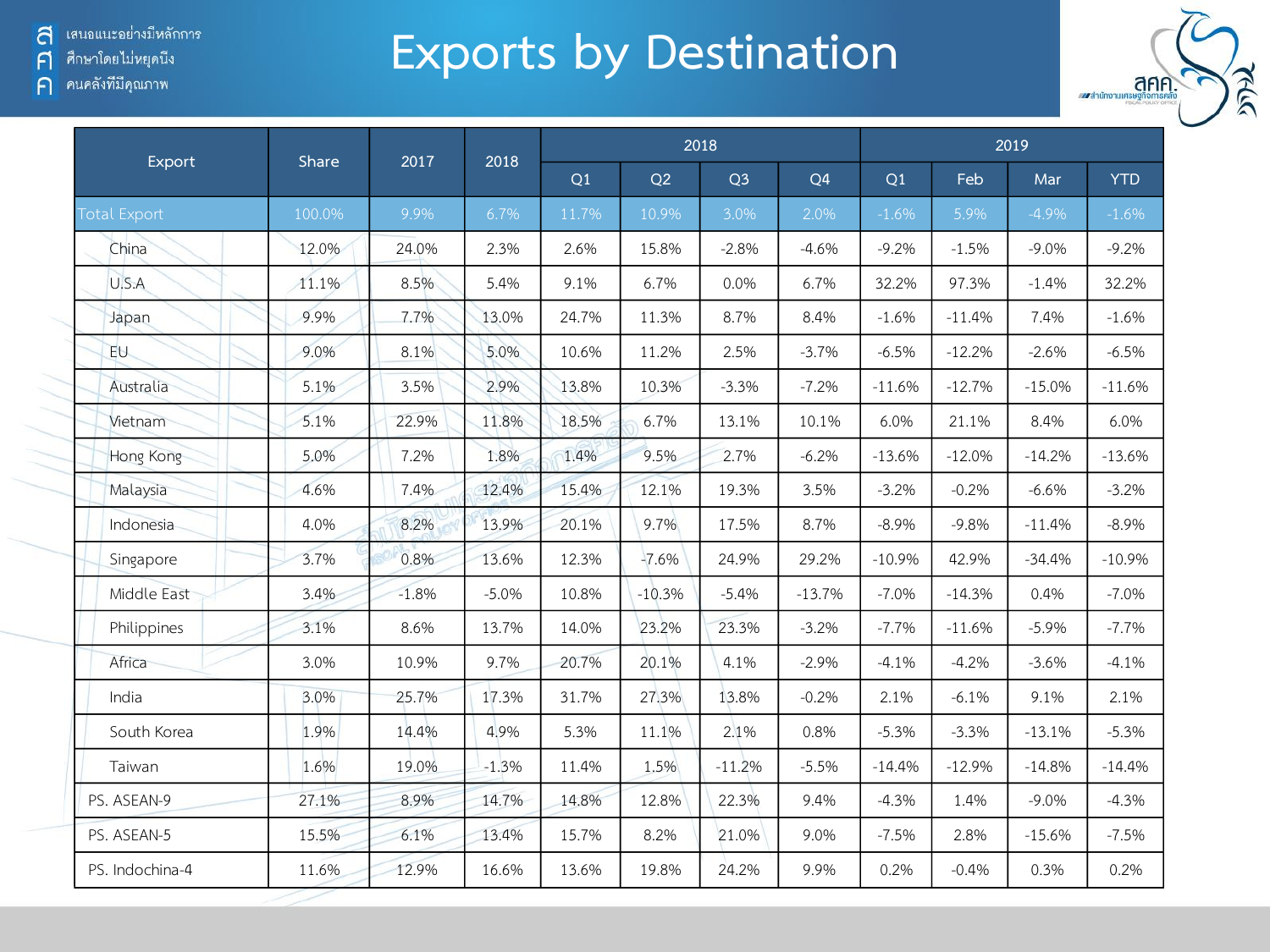คนคลังที่มีคุณภาพ

F

 $\bigcap$ 

### **Thailand's Economic Indicators : Imports** ศึกษาโดยไม่หยุดนี้ง



|                                                          | Share | 2017  | 2018  |       |       | 2018           |                | 2019    |          |          |            |  |
|----------------------------------------------------------|-------|-------|-------|-------|-------|----------------|----------------|---------|----------|----------|------------|--|
| Import                                                   |       |       |       | Q1    | Q2    | Q <sub>3</sub> | Q <sub>4</sub> | Q1      | Feb      | Mar      | <b>YTD</b> |  |
| Real Imports of Goods (56.02%)                           |       | 1.3%  | 10.7% | 3.9%  | 12.8% | 16.1%          | 10.1%          |         |          |          |            |  |
| Value \$ term (Custom Dep.) %YoY                         |       | 14.1% | 12.5% | 16.6% | 13.9% | 14.5%          | 5.8%           | $-1.2%$ | $-10.0%$ | $-7.6%$  | $-1.2%$    |  |
| Price \$ term (Ministry of Commerce) %YoY                |       | 5.5%  | 5.6%  | 6.6%  | 7.2%  | 6.2%           | 2.7%           | 0.1%    | 0.4%     | 0.4%     | 0.1%       |  |
| Volume \$ term (ann.) %YoY                               |       | 8.1%  | 6.5%  | 9.4%  | 6.2%  | 7.8%           | 3.0%           | $-1.3%$ | $-10.4%$ | $-8.0%$  | $-1.3%$    |  |
| <b>Import of Major Goods</b>                             |       |       |       |       |       |                |                |         |          |          |            |  |
| Raw Materials %YoY                                       | 40.2% | 18.7% | 9.7%  | 16.2% | 8.4%  | 17.2%          | $-2.1%$        | $-8.5%$ | $-13.3%$ | $-18.4%$ | $-8.5%$    |  |
| Volume \$ term %YoY                                      |       | 14.1% | 5.2%  | 6.4%  | 3.9%  | 14.0%          | $-3.4%$        | $-5.2%$ | $-2.9%$  | $-18.1%$ | $-5.2%$    |  |
| Less Raw Gold %YoY                                       | 35.6% | 13.0% | 10.6% | 15.5% | 10.1% | 10.4%          | 7.0%           | $-2.6%$ | $-8.0%$  | $-8.6%$  | $-2.6%$    |  |
| Volume \$ term %YoY                                      |       | 8.8%  | 5.8%  | 5.6%  | 5.6%  | 5.7%           | 6.3%           | 1.9%    | 5.3%     | $-7.2%$  | 1.9%       |  |
| Capital Goods %YoY                                       | 25.7% | 8.0%  | 5.3%  | 12.3% | 7.9%  | 0.2%           | 1.7%           | $-8.9%$ | $-21.2%$ | $-2.4%$  | $-8.9%$    |  |
| Volume \$ term %YoY                                      |       | 6.3%  | 3.5%  | 9.1%  | 5.6%  | $-0.9%$        | 0.7%           | $-9.5%$ | $-21.7%$ | $-2.8%$  | $-9.5%$    |  |
| Capital Goods Excluding Aircraft, Ship and<br>Train %YoY | 24.0% | 5.3%  | 8.8%  | 9.3%  | 14.5% | 6.3%           | 5.7%           | 0.4%    | $-5.8%$  | 4.4%     | 0.4%       |  |
| Volume \$ term %YoY                                      |       | 3.5%  | 6.8%  | 5.9%  | 12.1% | 5.0%           | 4.7%           | $-0.1%$ | $-6.0\%$ | 4.1%     | $-0.1%$    |  |
| Fuel %YoY                                                | 16.9% | 25.6% | 39.4% | 28.5% | 45.4% | 50.6%          | 33.9%          | 7.5%    | 17.8%    | 1.5%     | 7.5%       |  |
| Volume \$ term %YoY                                      |       | 0.4%  | 11.5% | 6.9%  | 9.1%  | 10.5%          | 18.7%          | 7.0%    | 15.6%    | $-2.6%$  | 7.0%       |  |
| Consumer Goods %YoY                                      | 11.1% | 6.4%  | 10.0% | 11.0% | 13.8% | 6.9%           | 8.4%           | 0.5%    | $-7.4%$  | 4.4%     | 0.5%       |  |
| Volume \$ term %YoY                                      |       | 4.7%  | 8.3%  | 7.5%  | 11.5% | 6.1%           | 8.2%           | 0.7%    | $-7.3%$  | 4.9%     | 0.7%       |  |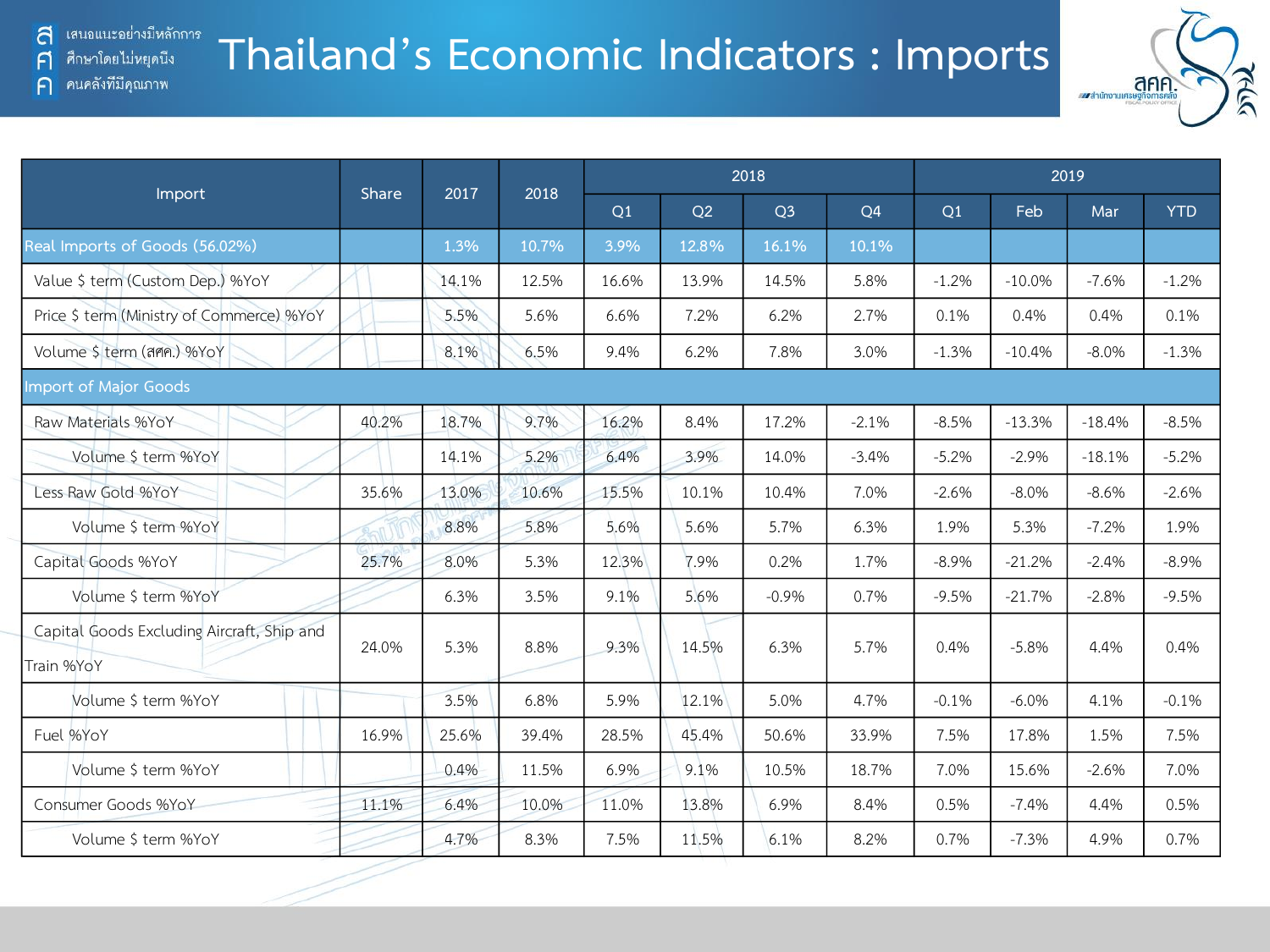

| Growth rate: %YoY                              |       |      |       |                | 2018           |                | 2019   |         |         |            |
|------------------------------------------------|-------|------|-------|----------------|----------------|----------------|--------|---------|---------|------------|
| (Share of GDP)                                 | 2017  | 2018 | Q1    | Q <sub>2</sub> | Q <sub>3</sub> | Q <sub>4</sub> | Q1     | Feb     | Mar     | <b>YTD</b> |
| Agri-sector production (6.3%)                  | 3.7%  | 5.0% | 6.5%  | 10.0%          | 2.7%           | 1.4%           | $\sim$ |         |         |            |
| Non-agri-sector production (94.5%)             | 4.1%  | 4.0% | 4.8%  | 4.2%           | 3.2%           | 4.0%           |        |         |         |            |
| Manufacturing production (27.4%)               | 2.9%  | 3.0% | 3.8%  | 3.2%           | 1.6%           | 3.3%           | $\sim$ |         | $\sim$  |            |
| - Hotels and restaurants (5.8%)                | 10.6% | 7.9% | 13.1% | 8.8%           | 4.1%           | 5.3%           | m.     |         |         |            |
| Agricultural products (%YoY)                   | 7.0%  | 5.9% | 11.2% | 8.2%           | 6.2%           | 1.0%           | 0.4%   | 2.4%    | $-1.9%$ | 0.4%       |
| Thai Industries Sentiment Index (TISI) (level) | 86.3  | 91.6 | 90.5  | 90.3           | 92.4           | 93.2           | 95.2   | 95.6    | 96.3    | 95.2       |
| Number of foreign inbound tourists (%YoY)      | 9.4%  | 7.5% | 15.5% | 8.4%           | 1.9%           | 4.3%           | 1.8%   | 1.0%    | $-0.7%$ | 1.8%       |
| %qoq SA / %mom SA                              |       |      | 3.7%  | $-0.4%$        | $-2.3%$        | 3.9%           | 0.5%   | $-1.2%$ | $-1.4%$ |            |